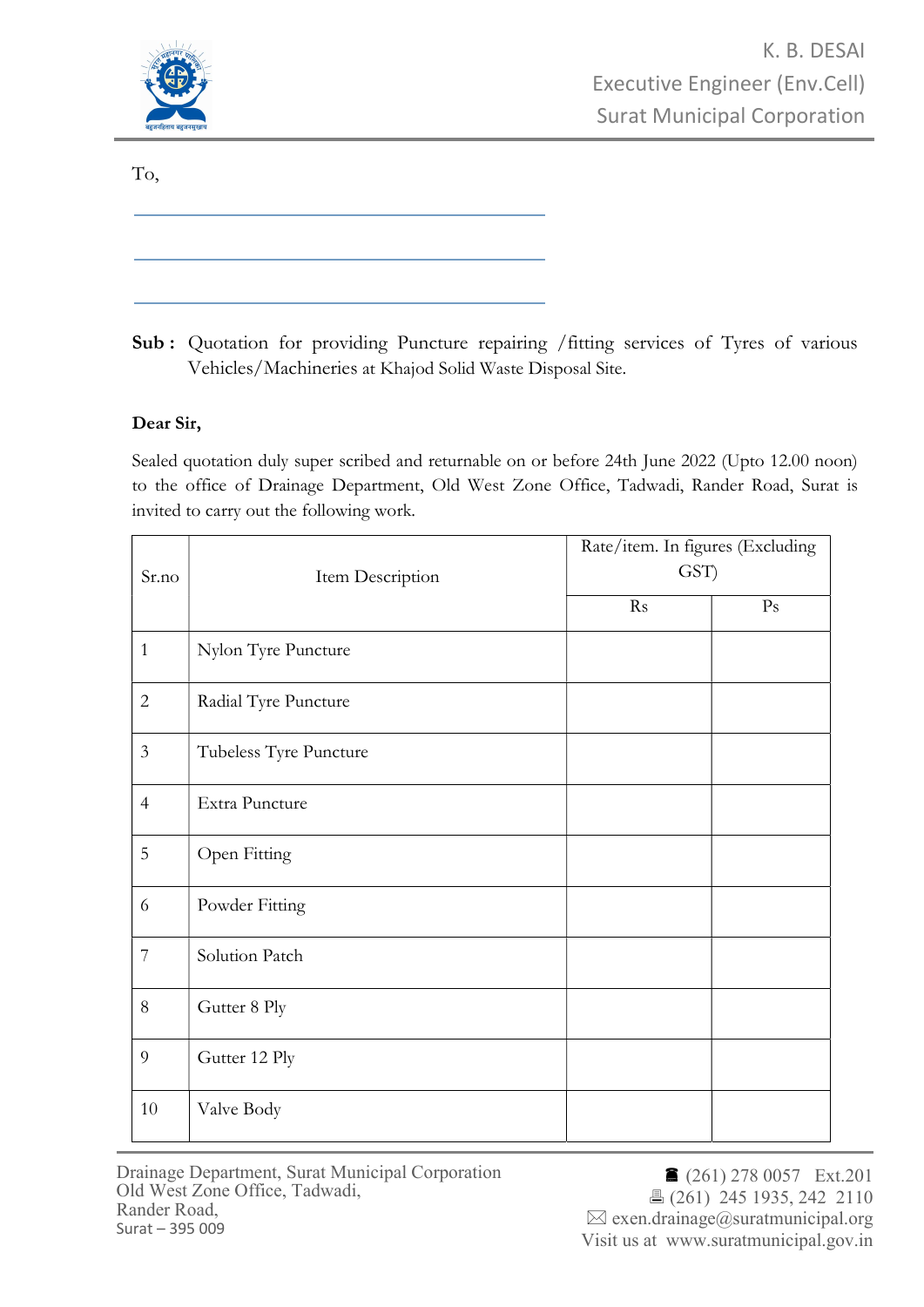

| -11 | Omni Patch no. |  |
|-----|----------------|--|
| 12  | Other (if any) |  |

I/We do hereby Quote to execute above mentioned work in accordance with the accompanying specifications and conditions in considerations.

## TERMS and CONDITION: -

- 1. Tenderer shall have to attach GST Registration Certificate, PAN Card copy, Shop & Establishment registration certification, and sign all the documents and quotation offer otherwise the same shall not be considered.
- 2. Tender once offered shall not be withdrawn by Vendor.
- 3. Tender once accepted shall be binding to the Vendor/Contractor.
- 4. The rates quoted must include all taxes, duties/ levies, freight, insurance, transportation, delivery, and Loading unloading at the site etc. Complete.
- 5. Right to accept any or to reject any or all the tender without assigning any reason thereof is reserved by the competent authority of Surat Municipal Corporation. Surat.
- 6. The Intended bidders may contact Environment Engineer/Assistant Engineer, Drainage Department between 9.00 AM to 12.30 PM before quoting rates.
- 7. Tenderer to whom the award is made must enter into agreement on Rs. 300 Stamp Paper.
- 8. Bidder has to deposit the Security Deposit for the said work as mentioned in the work order.
- 9. The Contractor shall visit the Khajod Solid Waste Disposal Site and gather necessary data and get acquainted with local working conditions prior to filling the tender. The contractor can use the existing Compressor at Khajod Solid Waste Disposal site. However, all other necessary items/accessories pertaining to puncture repairing work will have to be arranged by the Contractor.
- 10. Payment will be made on monthly basis subjected to fulfillment of entire document related criteria required by the Account/Audit department of SMC.
- 11. Firm who have not registered party code in SMC, may also apply for the said work subjected they have to generate the party code for the payment purpose by submitting required documents.
- 12. All kind of Safety precaution/equipment will be in the scope of Contractor. Contractor must strictly follow the rules and regulation pertaining to this work.